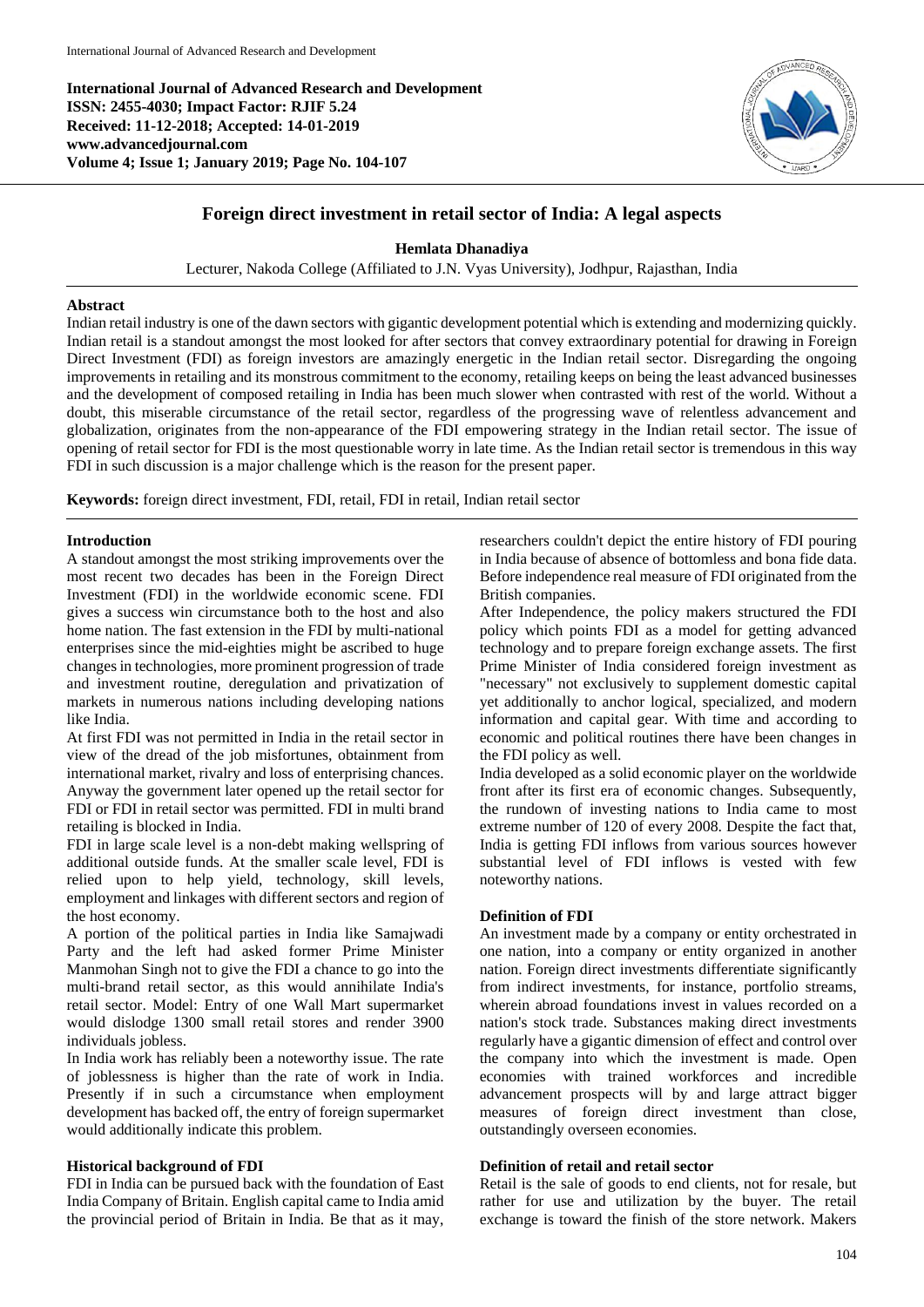pitch extensive amounts of items to retailers, and retailers pitch small amounts of those items to consumers. Precedent: An individual who needs to get an item for their very own utilization will ordinarily buy it at a retail store or from some other retail marketing channel.

Obviously, retail trade is one that cuts off smaller parts from substantial chunks of goods. It is a procedure through which goods are transported to conclusive consumers. As it were, retailing comprises of the exercises engaged with offering directly to a definitive consumer for individual, non-business use. It grasps the direct-to-customer sales exercises of the maker, regardless of whether through his very own stores by house-to-house campaigning or via mail-arrange business. Makers take part partake in retailing when they make directto-buyer offers of their things through their own one of a kind stores (as Bata and Corona shoe organizations, D.C.M. Stores, Mafatlals and Bombay Dyeing) by way to-entryway campaign or mail arrange or even on phone. Indeed, even a wholesaler takes part in retailing when offers directly to an extreme consumer, despite the fact that his principle business may at present be wholesaling. A retailer is a trader or sporadically a specialist or a business venture, whose fundamental business is offering directly to extreme consumers for non-business use. He performs many marketing exercises, for example, purchasing, moving, reviewing, chance exchanging, and developing data about customer's needs. A retailer may offer rarely to mechanical clients, however, these are wholesale exchanges, not retail sales. In the event that more than one portion of the measure of volume of business originates from sales to extreme consumers, i.e. sales at retail, he is named a retailer. Retailing occurs in all advertising channels for shopper things.

Retailing is "a demonstration of making a deal to the final consumer". As indicated by this definition, the retail sector of India is unmistakably isolated into sorted out and sloppy retail trade shops, with the last making up 97% of it. The sloppy retail sector is to a great extent made out of nearby kirana shops, proprietor kept an eye on general stores, skillet/beedi shops, pavement vendors, advantageous stores and so on.; it is the sort of retailing a normal Indian can identify with as it falls into place without a hitch for them henceforth it is simply the biggest source employment there. Then again, sorted out retailing alludes to corporatesponsored hypermarkets, retail chains and exclusive vast businesses which are just permitted to retail under a permit and are at risk to gigantic sales and income taxes.

# **Types of Retailing In INDIA**

To comprehend the types of retailing first of all we needed to comprehend the division of Indian retail industry which is about how Indian retail industry is functioning for example how the item subsequent to manufacturing compass to the consumer. Indian retail sectors here fairly not quite the same as created nations. In created nations item and services regularly reach to the consumer through two unique channels: a. Through free retailers

- 
- b. Directly from the producer (in this case producer found their own chains of retail outlets or create establishments)

# **While in India the retail industry partitioned into these are:**

### **Organized Retail Marketing**

It is refer to the trading completing by the authorized retailers these are essentially the individuals who are registered for

sales tax, salary tax, etc. It incorporates supermarket and retail chain, and furthermore exclusive extensive retail business. Presently it constitute 5% of retail showcase which is low that is the reason this is one of the target of allowing FDI in this sector to increment composed retail around 20 to 30% as this is one of the significant source in contributing asset through tax, which expands GDP.

## **Unorganized Retail Marketing**

It is refer s to conventional configuration of ease retailing. It is prevalent type of exchange India. In this the neighborhood kirana shops, general stores, paan and beedi shops, accommodation store etc. presently it constitute 100% of exchange retail advertise. It is likewise assessed that under 4% of Indian retailers have shops bigger than 500 square feet. It is assessed that the retail market will develop to 1.3 trillion by 2020. To accomplish such high development of retail sector there will be requirement for capital inflow, foundation, most recent methods and mastery working etc. this is accomplished by FDI in retail sector.

The retail sector is India is a sunrise factor. There are three types of retail trade in India which is:

## **Single Brand Retailing**

It is likewise called as mono brand retailing in which number of different items are made for the sake of single brand name for instance Nike showroom in which number of item like shoes, shirt, shoes and other number of various embellishments are sold for the sake of one brand name.

## **FDI in single brand retailing**

Infers that a retail location with foreign investment can just move one brand. Up to 100% FDI is reasonable in it here government of India open the market completely to foreign investors in 2011. These investors are additionally exposed to the foreign investment advancement board which give authorize and condition.

# **Multiple brand retailing**

Generally, multiple brand retailing infers moving of multiple brands short of what one housetop. In it purchaser of products have wide choice. This incorporates all organizations in composed retail that try to stock and move multiple brands, for example, Wal-Mart and Carrefour these are international retailers. This sector is the most disputed sector in India for allowing the FDI in it as there are numerous different perspectives which are raised by the restriction and furthermore some observation are made by the Standing Committee.

### **Rise of foreign direct investment in India**

The major reason behind 'Make in India' activity is job creation and skill improvement in all the major sectors of the economy. In September 2014, the government increased the foreign investment upper limit with a mean to advance India as a vital investment goal and a worldwide center point for manufacturing, design and development.

In 2013, India was ranked fifteenth as far as FDI inflow; it ascended to ninth position in 2014, and in 2015 India overtook the U.S and China as the top goal for foreign direct investment. The achievement in FDI for India in such a limited capacity to focus worth acclaiming.

Taking a gander at the insights, FDI amid October 2014 and May 2016 grew 46 per cent from \$42.31 to \$61.58 billion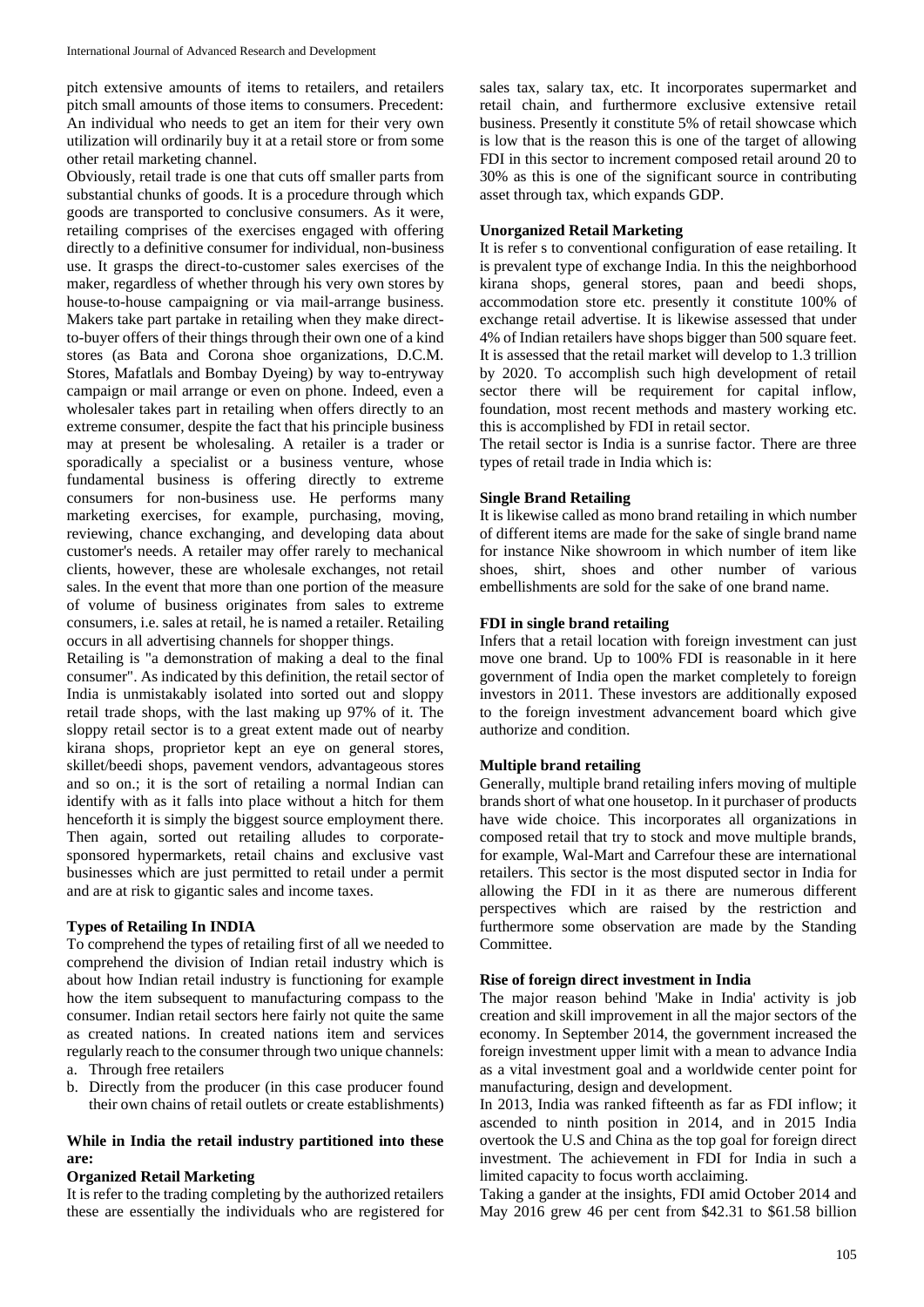after the dispatch of 'Make in India' battle. The government of India is taking distinctive assessments like opening FDI in various sectors of the economy and upgrading simplicity of working together. The travel industry, Civil Aviation, Defense, Education, Farming, Pharma, Railway, Courier Service Telecom, Food things are a couple of sectors under the 'Make in India' movement where 100 per cent FDI is permitted.

Sectors that draw in greatest FDI incorporate services, trading, automobile, and power. The state-wise examination indicates Delhi, Haryana, Gujarat, Andhra Pradesh together pulled in over 70% of total FDI. The government has affirmed in excess of 259 recommendations for setting up exceptional economic zones identifying with IT sector.

With issue free and simple investment openings in India, FDI inflows under the endorsement course which require earlier government permissions increased by 87% amid 2014-15 with an inflow of \$2.2 billion. The government has granted 56 resistance manufacturing permits to private sectors elements in the previous one year. Another sector which saw a major lift is Electronic manufacturing, with \$13.5 billion contributed.

Make in India activity of the government and its effort to all investors has made a positive investment atmosphere for India. Countries, for example, Japan, China, France, and South Korea declared their expectation to invest in India in different Industrial and Infrastructure venture.

India has turned into an energetic market for producers and investors. The nation stands resolved to have a FDI policy and organization which is investor cordial and furthermore elevates investment prompting increased manufacturing, job creation and generally speaking economic growth of the nation.

# **New foreign direct investment policy, 2017– 2018**

The capacity to pull in large scale Foreign Direct Investment (FDI) into India has been a key driver for approach making by the Government. Head administrator Modi is by all accounts coming the correct track, with India getting FDI inflows worth USD 60.1 billion of every 2016-17, which was a record-breaking high. Thus, the FDI approach of India has dependably been nearly viewed and cautiously corrected throughout the years.

On August 28th, 2017, the Department of Industrial Policy and Promotion (DIPP) had issued the revived and changed Foreign Direct Investment Policy, 2017 – 2018 (FDI Policy 2017). The FDI Policy 2017 consolidated distinctive notifications issued by the Government of India over the earlier year.

# **Regulatory framework for FDI**

The Indian administrative authorities concerning Foreign Direct Investment ("FDI") are the Foreign Investment and Promotion Board ("FIPB"), which figures remote investment system, and the Reserve Bank of India ("RBI"), India's central bank, with the fundamental duty of executing and maintaining outside exchange regulations and government policy.

- Foreign Exchange Regulation Act 1973 (FERA)
- Foreign Exchange Management Act, 1999 (FEMA)
- The Finance Act, 2015
- Securities Laws (Amendment) Act.
- Securities and Exchange Board of India Act [As amended by Finance Act, 2017]
- The Securities Contracts (Regulation) Act, 1956 [As amended by Finance Act, 2017]
- The Depositories Act [As amended by Finance Act, 2017]
- **Regulations Foreign Trade (Development and** Regulation) Act, 1992
- Companies Act, 1956
- Companies Act 2013
- Indian Contract Act, 1872
- **Arbitration and Conciliation Act, 1996**
- The Arbitration and Conciliation (Amendment) Act, 2015

## **Conclusion**

The retailers in sorted out and disorderly sector are adopting new systems to improve their market share. The present investigation was directed with the purpose of recognizing the impact of FDI in retailing with the perception of unemployed youth on employment opportunities in India. To finish up, FDI in retail will help coordinate the Indian economy with the worldwide economy. It will also help increase the experience in composed retailing sector and the accessibility of value human assets at low expenses. FDI in retail would lessen the moderate expenses and the expenses of production and impose setting up of incorporated supply chains that would limit wastage, give producers a superior price and will be gainful to producers/manufactures and consumers. In any case, it very well may be said that the upsides of permitting FDI in the retail sector obviously exceed the imperatives joined to it and the equivalent can be found from the examples of fruitful experiments in nations like Thailand and China, where the issue of permitting FD I in retail sector was first met with unending protests, however later ended up being a standout amongst the most promising political and conservative decisions of their governments and drove not exclusively to the admirable ascent in the dimension of employment yet additionally drove the gigantic development of their nation's GDP. Subsequently, from the above research ponder it is obvious that FDI in retail will surely make more openings for work for unemployed for those young who are talented and prepared. Be that as it may, there is a ton workforce in India, who is incompetent. Talented and prepared persons have never been the problem for our policy creators. Thusly, FDI in retailing is need of great importance for making of more employments for unemployed youth in India, expansion of existing manufacturing industries, development of the new one and it would also help India in getting to be 'developed nation'.

### **References**

- 1. Bahree, Megha (25 November 2011). "India Unlocks Door for Global Retailers". The Wall Street Journal.
- 2. Shashidhar Rao G, Prashanth CH. Foreign Direct Investment in Indian Retail Industry, IRACST – International Journal of Commerce, Business and Management (IJCBM). 2012; 1(1).
- 3. Kaushik KR, Dr. Kapil Kumar Bansal. Foreign Direct Investment in Indian Retail Sector Pros and Cons, International Journal of Emerging Research in Management and Technology, 2012.
- 4. Kamaladevi Baskaran. FDI in India's Multi Brand Retail – Boon or Bane, Universal Journal of Management and Social Sciences. 2012; 2(1).
- 5. Mehdudia, Sujay. Wholesale markets remain closed, kirana stores ignore bandh call. The Hindu. Chennai, India, 2011.